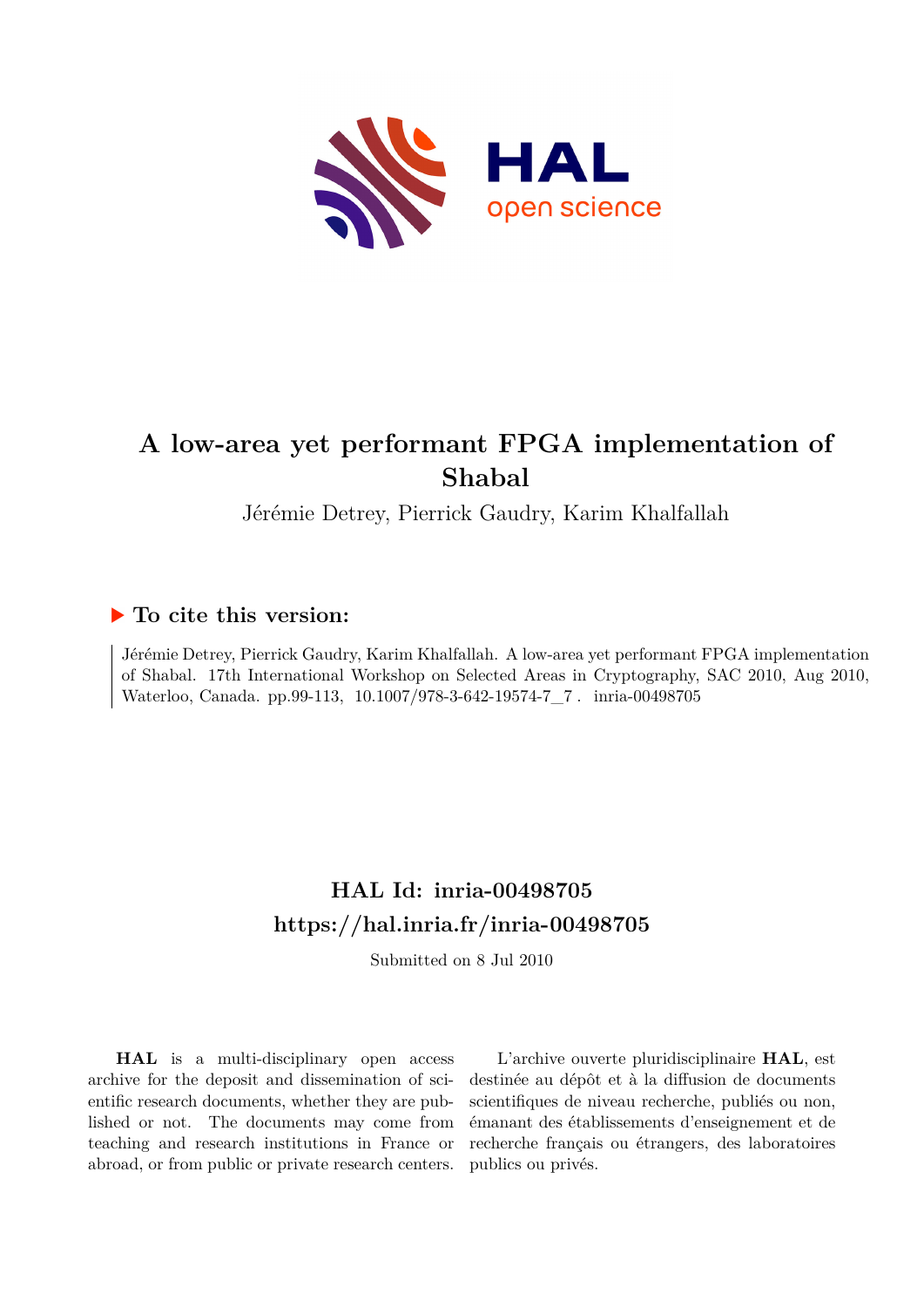## A Low-Area yet Performant FPGA Implementation of Shabal

Jérémie Detrey<sup>1</sup>, Pierrick Gaudry<sup>1</sup>, and Karim Khalfallah<sup>2</sup>

 $1$  CARAMEL project-team, LORIA, INRIA / CNRS / Nancy Université, 615 rue du Jardin Botanique, 54602 Villers-lès-Nancy Cédex, France

<sup>2</sup> Laboratoire de cryptographie et composants, SGDSN / ANSSI,

51 boulevard de la Tour-Maubourg, 75700 Paris 07 SP, France

Abstract. In this paper, we present an efficient FPGA implementation of the SHA-3 hash function candidate Shabal [6]. Targeted at the recent Xilinx Virtex-5 FPGA family, our design achieves a relatively high throughput of 2 Gbit/s at a cost of only 153 slices, yielding a throughputvs.-area ratio of 13.4 Mbit/s per slice. Our work can also be ported to Xilinx Spartan-3 FPGAs, on which it supports a throughput of 800 Mbit/s for only 499 slices, or equivalently 1.6 Mbit/s per slice. According to the SHA-3 Zoo website [1], this work is among the smallest reported FPGA implementations of SHA-3 candidates, and ranks first in terms of throughput per area.

Keywords: SHA-3, Shabal, low area, FPGA implementation.

#### 1 Introduction

Following the completion of the first round of the NIST SHA-3 hash algorithm competition in September 2009, fourteen candidates have been selected to participate in the second round [16]. As such, developing and benchmarking software and hardware implementations of these remaining hash functions is key to assess their practicality on various platforms and environments.

Building toward that objective, this paper presents an area-efficient implementation of the SHA-3 candidate Shabal, submitted by Bresson *et al.* [6], on Xilinx Virtex-5 and Spartan-3 FPGAs [18,21]. Even though the core contribution of this work is to demonstrate that Shabal can be brought to area-constrained devices such as smart cards or RFID tags, it also appears from the benchmark results that our design also performs extremely well in terms of throughput per area, ranking first among the other published implementations of SHA-3 candidates.

Roadmap. After a brief description of the Shabal hash function, we explain in Section 2 how this algorithm can be adapted to make full use of the shift register primitives embedded in some FPGA families. A detailed description of our design is given in Section 3, along with implementation results and comparisons in Section 4.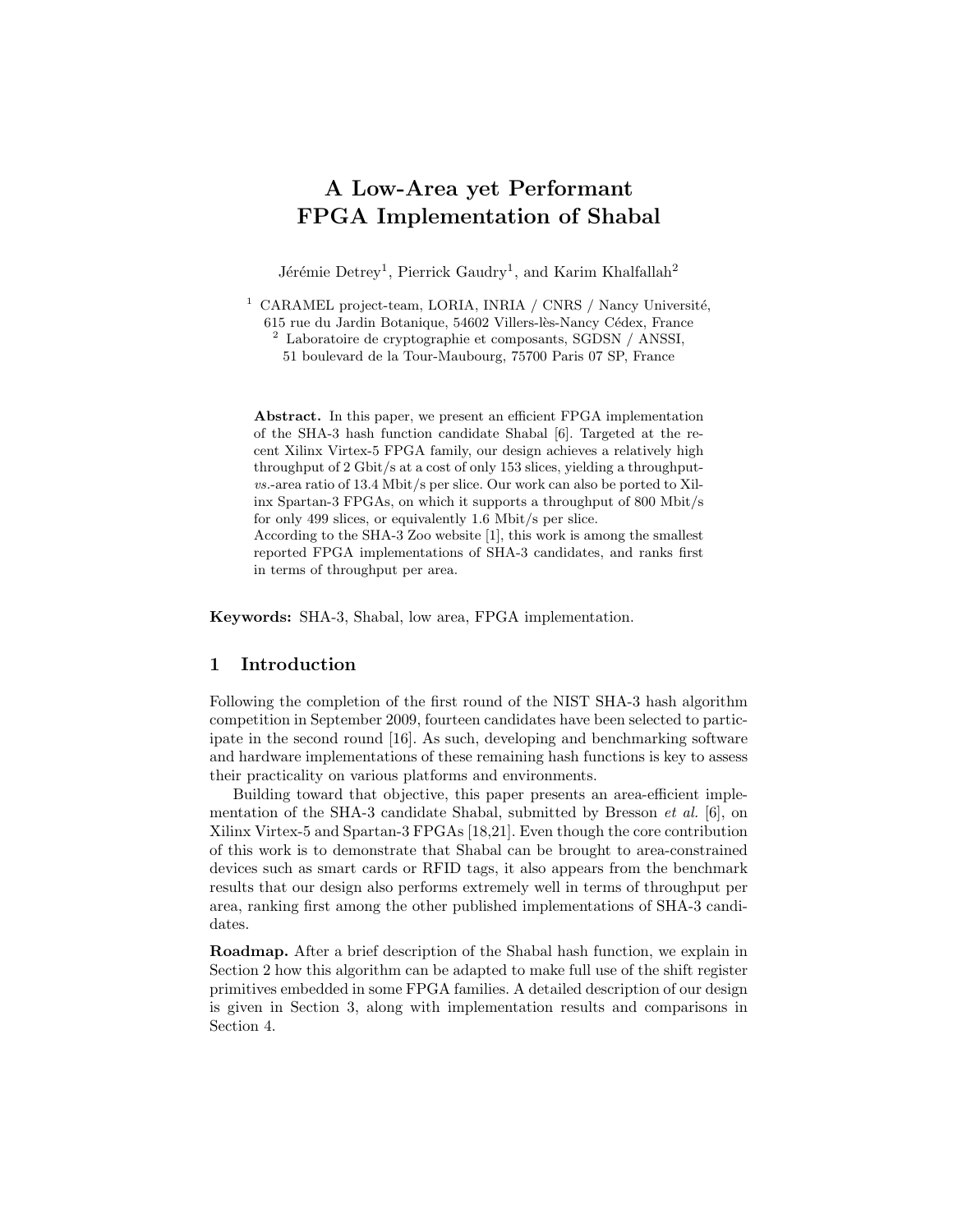Notations. In the following, unless specified otherwise, all words are 32 bits long and are to be interpreted as unsigned integers. Given two such words X and Y along with an integer k, we write the rotation of X by k bits to the left as  $X \ll k$ ; the bitwise exclusive disjunction (XOR) of X and Y as  $X \oplus Y$ ; the bitwise conjunction (AND) of X and Y as  $X \wedge Y$ ; the bitwise negation (NOT) of X as  $\overline{X}$ ; the sum and difference of X and Y modulo  $2^{32}$  as  $X \boxplus Y$  and  $X \boxplus Y$ , respectively; and the product of X by k modulo  $2^{32}$  as  $X \boxtimes k$ . We also denote by  $X \leftarrow Y$  the assignment of the value of Y to the variable X.

Furthermore, given an *n*-stage-long shift register  $R$ , we denote its elements by R[0], R[1], and so on up to  $R[n-1]$ . Inserting a word X into  $R[n-1]$  while shifting the other elements by one position to the left  $(i.e., R[i] \leftarrow R[i+1]$  for  $0 \leq i \leq n-1$ ) is denoted by  $R \leftarrow X$ , whereas  $X \rightarrow R$  indicates the insertion of X into  $R[0]$  while the rest of the register is shifted by one step to the right (*i.e.*,  $R[i] \leftarrow R[i-1]$  for  $n-1 \geq i > 0$ ).

## 2 Shabal and Shift Registers

#### 2.1 The Shabal Hash Algorithm

For a complete description of the Shabal hash function, please refer to [6, Ch. 2].

The internal state of Shabal consists of three 32-bit-wide shift registers, A, B, and C, of length 12, 16, and 16, respectively, along with a 64-bit counter W. Shabal splits a message in 512-bit blocks, which are stored into another 16-stage-long and 32-bit-wide shift register called M.

Processing a block M in Shabal involves the following sequence of operations:

- 1. XOR the counter into the first two words of  $A: A[i] \leftarrow A[i] \oplus W[i], i = 0, 1$ .
- 2. Add the message to  $B: B[i] \leftarrow B[i] \boxplus M[i]$ , for  $0 \le i < 16$ .
- 3. Rotate each word of B by 17 bits:  $B[i] \leftarrow B[i] \ll 17$ , for  $0 \le i < 16$ .
- 4. Apply the keyed permutation, as depicted in Fig. 1, for 48 iterations: – compute the two 32-bit words  $P$  and  $Q$  as

$$
\begin{array}{ll} V \leftarrow (A[11] \lll 15) \boxtimes 5, & U \leftarrow (V \oplus A[0] \oplus C[8]) \boxtimes 3, \\ P \leftarrow U \oplus M[0] \oplus (\overline{B[6]} \wedge B[9]) \oplus B[13], & Q \leftarrow \overline{P} \oplus (B[0] \lll 1); \end{array}
$$

– shift the four registers:  $A \leftarrow P$ ,  $B \leftarrow Q$ ,  $C[15] \rightarrow C$ , and  $M \leftarrow M[0]$ . 5. Add three words of C to each word of A: for  $0 \leq i \leq 12$ ,

$$
A[i] \leftarrow A[i] \boxplus C[(i+3) \mod 16] \boxplus C[(i+15) \mod 16] \boxplus C[(i+11) \mod 16].
$$

- 6. Subtract the message from  $C: C[i] \leftarrow C[i] \oplus M[i]$ , for  $0 \leq i < 16$ .
- 7. Swap the contents of shift registers B and  $C: (B, C) \leftarrow (C, B)$ .
- 8. Increment the counter:  $W \leftarrow (W + 1) \text{ mod } 2^{64}$ .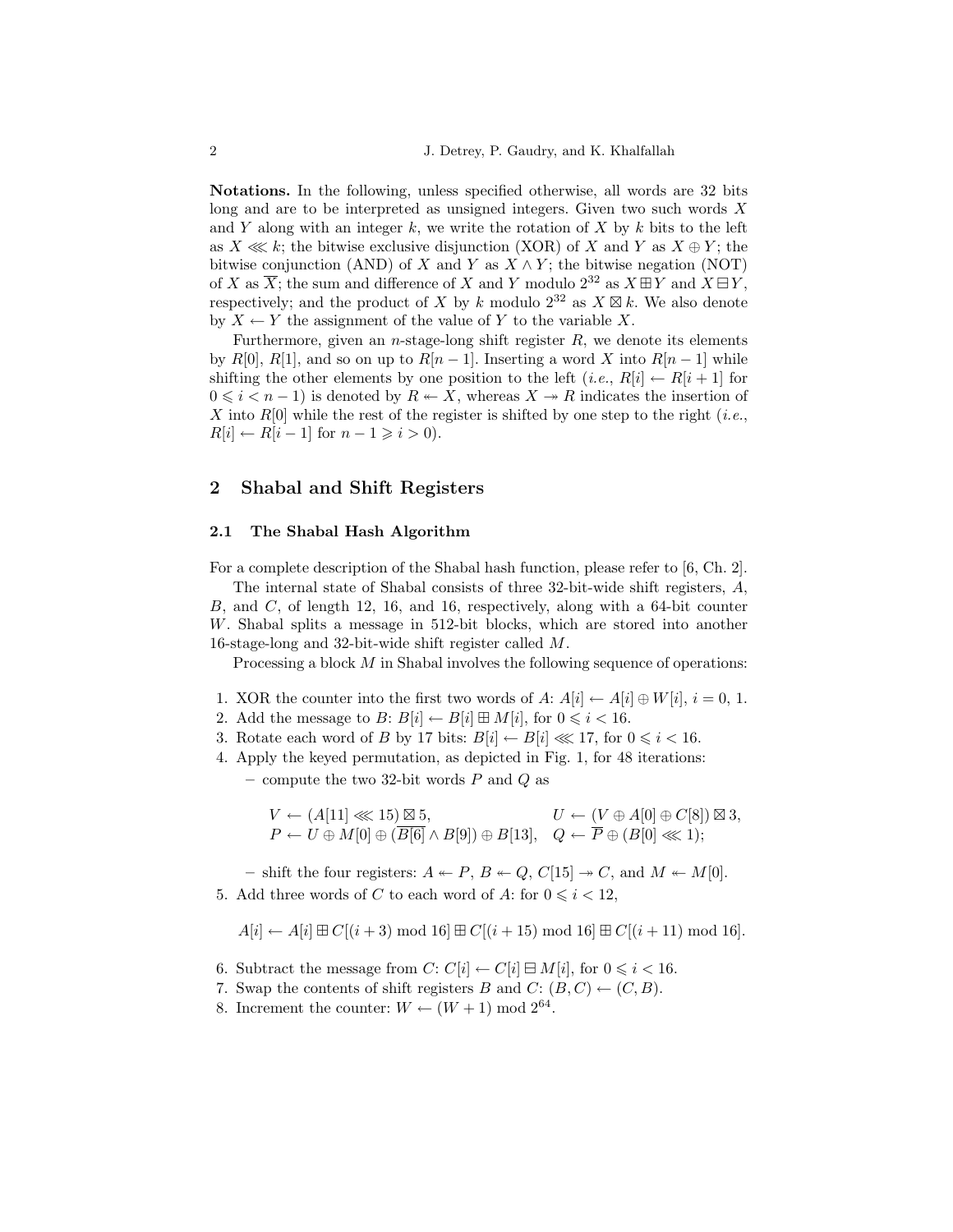

Fig. 1. Main structure of the keyed permutation [6, Fig. 2.4].

#### 2.2 The Xilinx SRL16 Shift Register Primitive

As described in Section 2.1, the internal state of Shabal involves 46 32-bit words of storage and the message block M requires another 16 words. A naive implementation, using one FPGA flip-flop resource for each of these 1 984 bits of storage, would then result in a relatively large circuit.

However, it is important to note here that only a small fraction of the internal state is actually used at any step of the execution of Shabal. For instance, only  $A[0], A[11], B[0], B[6], B[9], B[13], C[8],$  and  $M[0]$  are required to compute P and Q when applying the keyed permutation (see Fig. 1), the other words simply being stepped through their respective shift registers. We can therefore exploit this fact and take advantage of the dedicated shift register resources offered by some FPGA families in order to minimize the overall area of the circuit.

This is the case in the recent Xilinx FPGAs—such as the high-end Virtex-5 and -6 families, or the low-cost Spartan-3's and -6's—which all support the SRL16 primitive [18,19,21,22]. As depicted in Fig. 2, this primitive implements a 16-stage-long and 1-bit-wide addressable shift register in a single 4-to-1-bit look-up table (LUT), as it is in fact nothing but a 16-bit memory. A dedicated input DIN is used to shift the data in, whereas the regular 4-bit input A addresses which bit is driven to the LUT output  $D$  [18, Ch. 7]. It is therefore possible to implement variable-size shift registers with this primitive. For instance, fixing the address A to 0000, 0011, or 1111 results in 1-, 4-, and 16-stage-long shift registers, respectively. Note that this idea has already been successfully exploited for linear- and non-linear-feedback-shift-register-based stream ciphers such as Grain or Trivium [7].

Furthermore, since the most recent Virtex-5, -6, and Spartan-6 FPGA families are based on 64-bit LUTs—supporting either 6-to-1-bit or 5-to-2-bit modes of operation—it is possible to pack two SRL16 instances in a single LUT, thus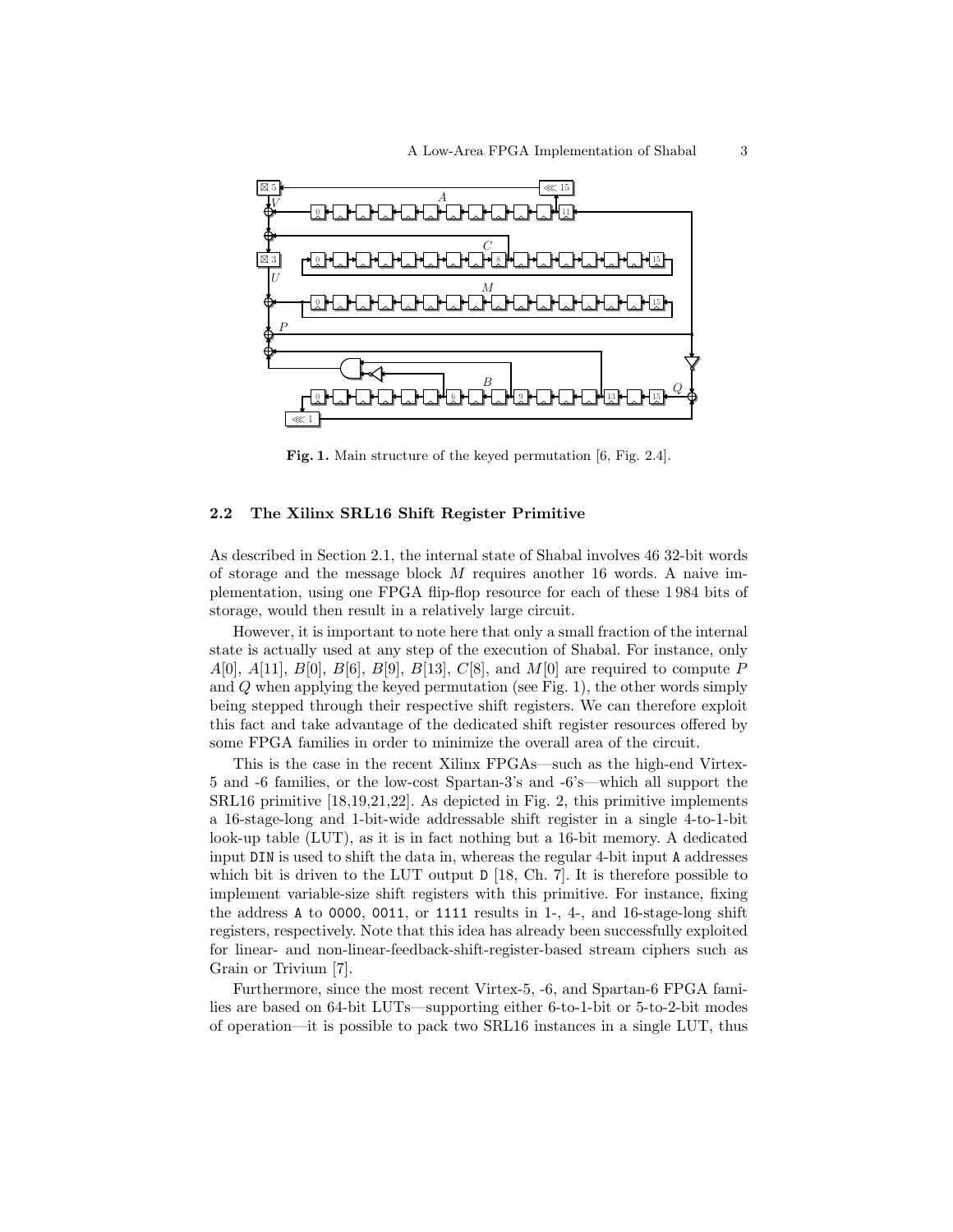

Fig. 2. Xilinx LUT as a look-up table (left) and as an SRL16 shift register (right).

implementing a 16-stage-long and 2-bit-wide addressable shift register (see for instance [21, Fig. 5-17]).

#### 2.3 Adapting Shabal to Use Shift Registers

Since we want to benefit as much as possible from the low area requirements of the SRL16 primitive, we need to implement the full Shabal algorithm using only shift registers. In other words, all the parallel register-wide operations—such as the  $B \leftarrow B \boxplus M$  affectation in step 2—should be serialized in a word-by-word fashion.

From the algorithm given in Section 2.1, all steps but steps 4 and 8 should therefore be serialized in such a way. This is a rather simple task for steps 2, 3, 6, and 7, but special care needs to be paid to the other two.

Accumulating C into A. The first non-trivial serialization to address is that of step 5, which requires the accumulation of three words of the shift register C into each word of  $A$ . From the original specification of Shabal  $[6]$ , we can remark that the indices of the three words of  $C$  are actually separated by exactly 12 positions each:

> $C[(i+3) \mod 16] = C[(i+3+0\times 12) \mod 16],$  $C[(i+15) \mod 16] = C[(i+3+1\times 12) \mod 16]$ , and  $C[(i+11) \mod 16] = C[(i+3+2\times 12) \mod 16].$

We therefore choose to accumulate those words of  $C$  in a disctinct shift register of length 12, denoted by D, by executing the iteration  $D \leftarrow D[0]\boxplus C[3]$  and  $C \leftarrow$  $C[0]$  for 36 consecutive cycles (assuming that every word of D was initialized to 0 beforehand).

Once each word  $D[i]$  contains  $C[(i+3) \mod 16] \boxplus C[(i+15) \mod 16] \boxplus C[(i+15) \mod 16]$ 11) mod 16], the contents of  $D$  are accumulated into  $A$  in 12 cycles, both 12stage-long shift registers A and D stepping simultaneously.

Shifting  $C$  both left and right. Note that, in the previous situation, the shift register C is rotated by one position to the left at each step (*i.e.*,  $C \leftarrow C[0],$ whereas the keyed permutation (step 4 of the algorithm) requires  $C$  to rotate to the right (i.e.,  $C[15] \rightarrow C$ ). In order to solve this issue, we duplicate the shift register C into two separate shift registers  $C$  and  $C'$ , both stepping to the left—so as to match the direction of the other shift registers  $A, B, D$ , and  $M$ .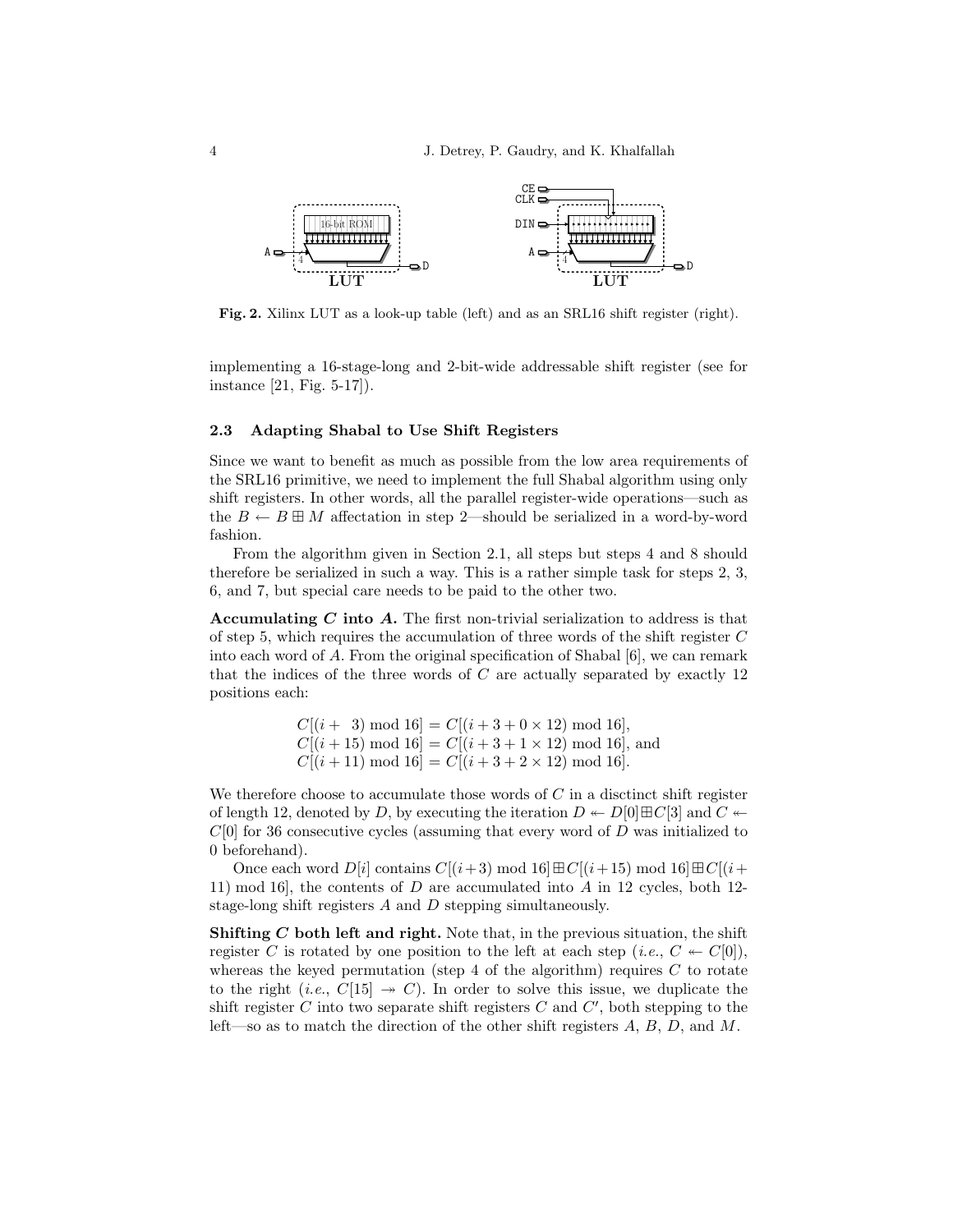- The first shift register, C, is then responsible for delivering the words  $C[3]$ in the proper order to accumulate them into D.
- The second one,  $C'$ , is loaded simultaneously with  $C$ —and therefore contains the same data—and is addressed by a 4-bit counter  $k$  fed to the A port of the SRL16s. So as to constantly point to the word  $C[8]$  required by the keyed permutation, k has to be decremented by 2 at each cycle to compensate for  $C'$  stepping to the left.

**The 64-bit counter W.** Looking at step 1 of the Shabal algorithm, it seems natural to consider the  $64$ -bit counter W as a 2-word shift register, synchronized with A, so that we can execute step 1 in two consecutive cycles.

Additionally, this has the interesting side-effect of splitting in half the 64-bitlong carry propagation required for incrementing  $W$  in step 8 and which might have been on the critical path. The incrementation of  $W$  is then performed word by word, storing the carry output in a separate 1-bit register  $W_{\rm cv}$  before reinjecting it as carry-in for the next word of W.

Finally, since implementing 2- or 16-stage-long shift registers requires exactly the same amount of SRL16 primitives—it consists only in changing the A input from 0001 to  $1111$ —we choose to use also a 16-word shift register for  $W$ , words  $W[2]$  to  $W[15]$  set to 0, so as to match the 16-cycle period of registers  $B, C, C',$ and M, and thus simplifying the control.

#### 2.4 Scheduling of a Shabal Message Round

From the Shabal algorithm in Section 2.1, it appears that several steps can be merged or performed in parallel. We first present the justification and validity of such merges before giving the resulting scheduling of the algorithm, as implemented in our circuit.

Merging and parallelizing steps in the algorithm. First of all, assuming that the shift register D contains the sums  $C[(i+3) \text{ mod } 16]\boxplus C[(i+15) \text{ mod } 16]\boxplus$  $C[(i+11) \text{ mod } 16]$  from the step 5 of the previous round, we can postpone the 12-cycle accumulation of D into A of that previous round to the beginning of the current round, effectively combining it with the XORing of  $W$  into  $A$  (step 1). During that time, since only the shifted-out value  $D[0]$  is required, we can also reset  $D$  to 0 by shifting-in 12 successive 0 words.

Additionally, we can merge the 16-cycle steps 2 and 3 by directly rotating  $B[i]\boxplus M[i]$  by 17 bits to the left. This can further be combined with the word-byword loading of the current message block into the shift register  $M$ , along with the swapping of  $B$  and  $C$  (step 7) from the previous round—thus postponed to the current stage—by shifting  $B[0]$  into C and C' while simultaneously shifting the newly received message word  $M_{\text{in}}$  into  $M$  and  $(C[0] \boxplus M_{\text{in}}) \ll 17$  into  $B$ . Finally, as all the registers involved are independent of A and D, this can be performed in parallel with their previously discussed initialization.

We can also accumulate the words of C into  $D$ —which takes 36 iterations while executing the 48 iterations of the keyed permutation in parallel. Furthermore, during the last 16 cycles of those 48, notice that only the shifted-out value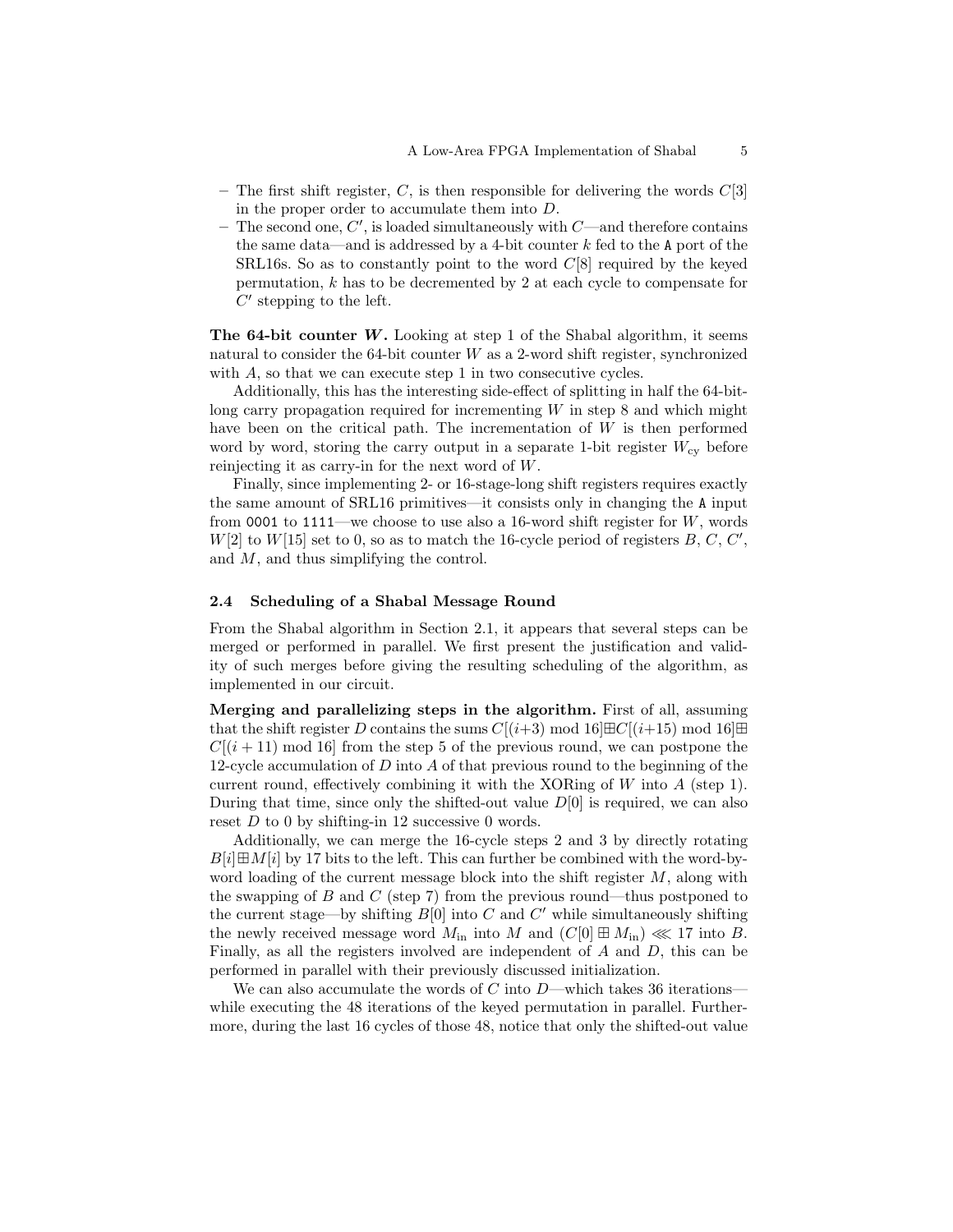$M[0]$  is necessary to the permutation. We can then use the shift register M to temporarily store the difference  $C \boxminus M$  before shifting it again to B in the next round. To that intent,  $C[0] \boxminus M[0]$  is then shifted into M during those last 16 cycles. Finally, the incrementation of  $W$  can also be performed in parallel during those 16 cycles.

All in all, we end up with a 64-cycle round comprising two main steps:

- a 16-cycle step, during which the shift registers  $A, B, C, C', D$ , and M are initialized before performing the keyed permutation; followed by
- a 48-cycle step, actually computing the permutation, while preparing the shift registers  $D, M$ , and  $W$  for the next round.

Detailed scheduling. As discussed in the previous paragraphs, postponing steps of the Shabal algorithm from one round to the next changed the preconditions on the internal state of Shabal at the beginning of the round, with respect to what was presented as a round in Section 2.1. Therefore, for the scheduling detailed here, we assume (a) that each word  $D[i]$  contains  $C[(i+3) \text{ mod } 16] \boxplus$  $C[(i+15) \mod 16] \boxplus C[(i+11) \mod 16]$ , (b) that these sums have not yet been accumulated into A, (c) that the shift register M contains  $C \boxminus M$ , and (d) that the shift registers B and C have not yet been swapped.

The scheduling of the 64-cycle round then breaks down as follows (where the current cycle is denoted by  $c$ , and where all the shifts and assignments are performed synchronously):

|                           |                   |                                            | $c = [0, \ldots, 11   12, \ldots, 15   16, \ldots, 47   48, \ldots, 51   52, \ldots, 63]$ |                      |                       |  |  |  |
|---------------------------|-------------------|--------------------------------------------|-------------------------------------------------------------------------------------------|----------------------|-----------------------|--|--|--|
|                           | $\leftarrow$      | $A_{\rm in}$                               |                                                                                           |                      |                       |  |  |  |
|                           | $\leftarrow$      |                                            | $B_{\rm in}$                                                                              |                      |                       |  |  |  |
|                           | $\leftarrow$      |                                            | B 0                                                                                       |                      |                       |  |  |  |
|                           | $\leftarrow$      |                                            | B 0                                                                                       |                      |                       |  |  |  |
|                           | $\leftarrow$      |                                            |                                                                                           | $D[0] \boxplus C[3]$ |                       |  |  |  |
|                           | $\leftrightarrow$ |                                            | $M_{\rm in}$                                                                              | M 0                  | $C[0] \boxminus M[0]$ |  |  |  |
|                           | $\leftarrow$      | $\overline{W}[0] \boxplus W_{\mathrm{cv}}$ |                                                                                           |                      |                       |  |  |  |
| $W_{\rm cy}$ $\leftarrow$ |                   | Output carry of $W[0] + W_{cy}$            |                                                                                           |                      |                       |  |  |  |
| $\boldsymbol{k}$          |                   | $(k+14) \mod 16$                           |                                                                                           |                      |                       |  |  |  |

In this scheduling, at each cycle, the two words  $P$  and  $Q$  are computed as  $V \leftarrow (A[11] \ll 15) \boxtimes 5$ 5,  $U \leftarrow (V \oplus A[0] \oplus C'[k]) \boxtimes 3,$ 

$$
P \leftarrow U \oplus M[0] \oplus (\overline{B[6]} \wedge B[9]) \oplus B[13],
$$
 and  $Q \leftarrow \overline{P} \oplus (B[0] \ll 1).$ 

Furthermore,  $A_{\text{in}}$  designates  $(A[0] \boxplus D[0]) \oplus W[0], B_{\text{in}}$  is  $(M[0] \boxplus M_{\text{in}}) \ll 17$ , and the input carry  $W_{cy}$  is forced to 1 at cycle  $c = 48$ .

## 3 FPGA Implementation

#### 3.1 Overall Architecture

The main architecture of our FPGA implementation of Shabal is given in Fig. 3, where the control logic is omitted for clarity's sake. The small rounded boxes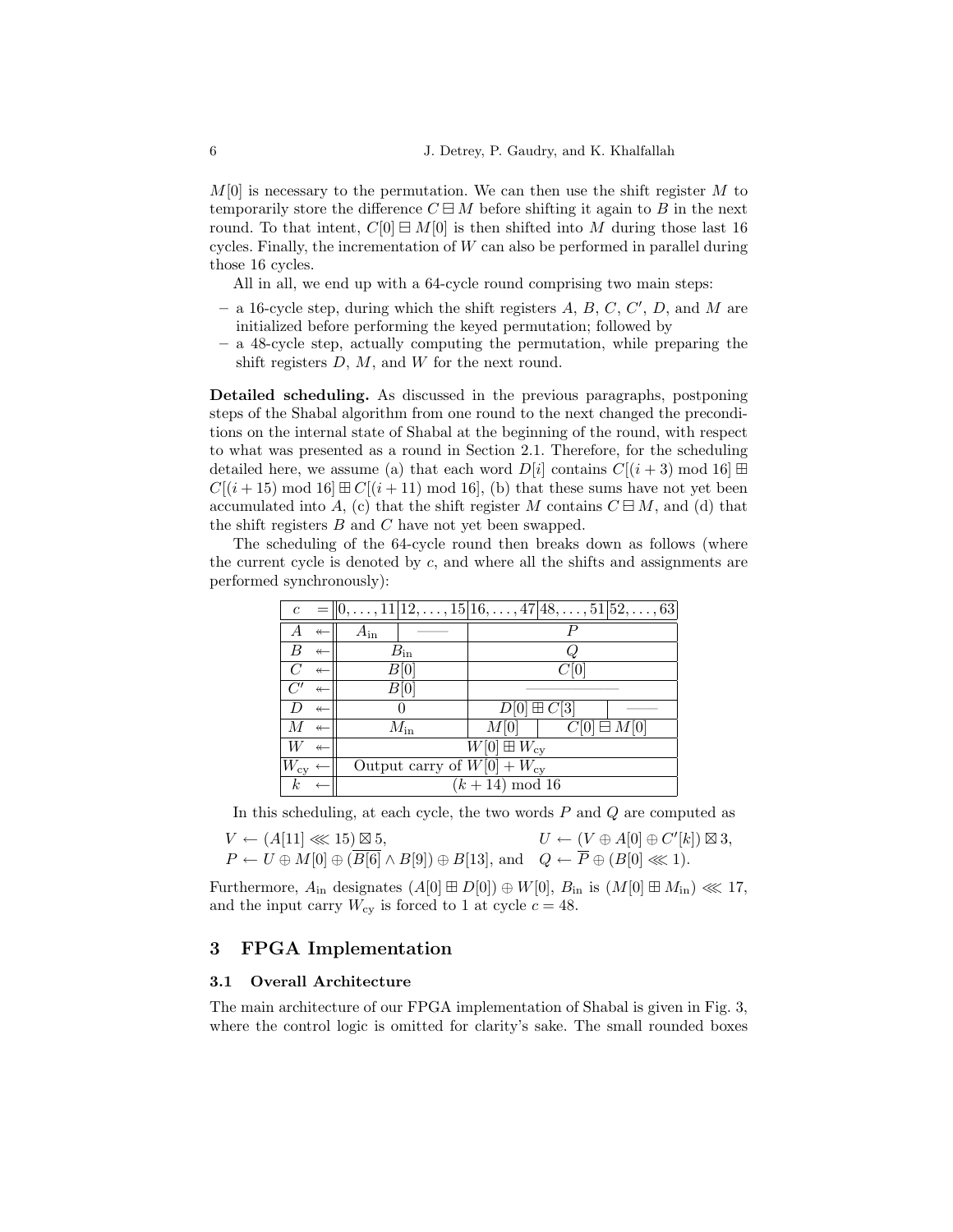indicate control bits such as the clock enable signals for the various shift registers, whereas the light-gray rounded boxes identify how this circuit is mapped onto basic Virtex-5 primitives. Further details about this mapping are given in Section 3.3.



Fig. 3. Main architecture of our Shabal design mapped onto Virtex-5 primitives.

Up to now, we have not discussed the initialization of Shabal. According to  $[6]$ , this can be achieved by setting the registers  $A, B$ , and  $C$  to specific initialization vectors, denoted here by  $\mathbb{IV}_A$ ,  $\mathbb{IV}_B$ , and  $\mathbb{IV}_C$ , respectively. In our architecture, these initialization vectors are stored into small 12- and 16-word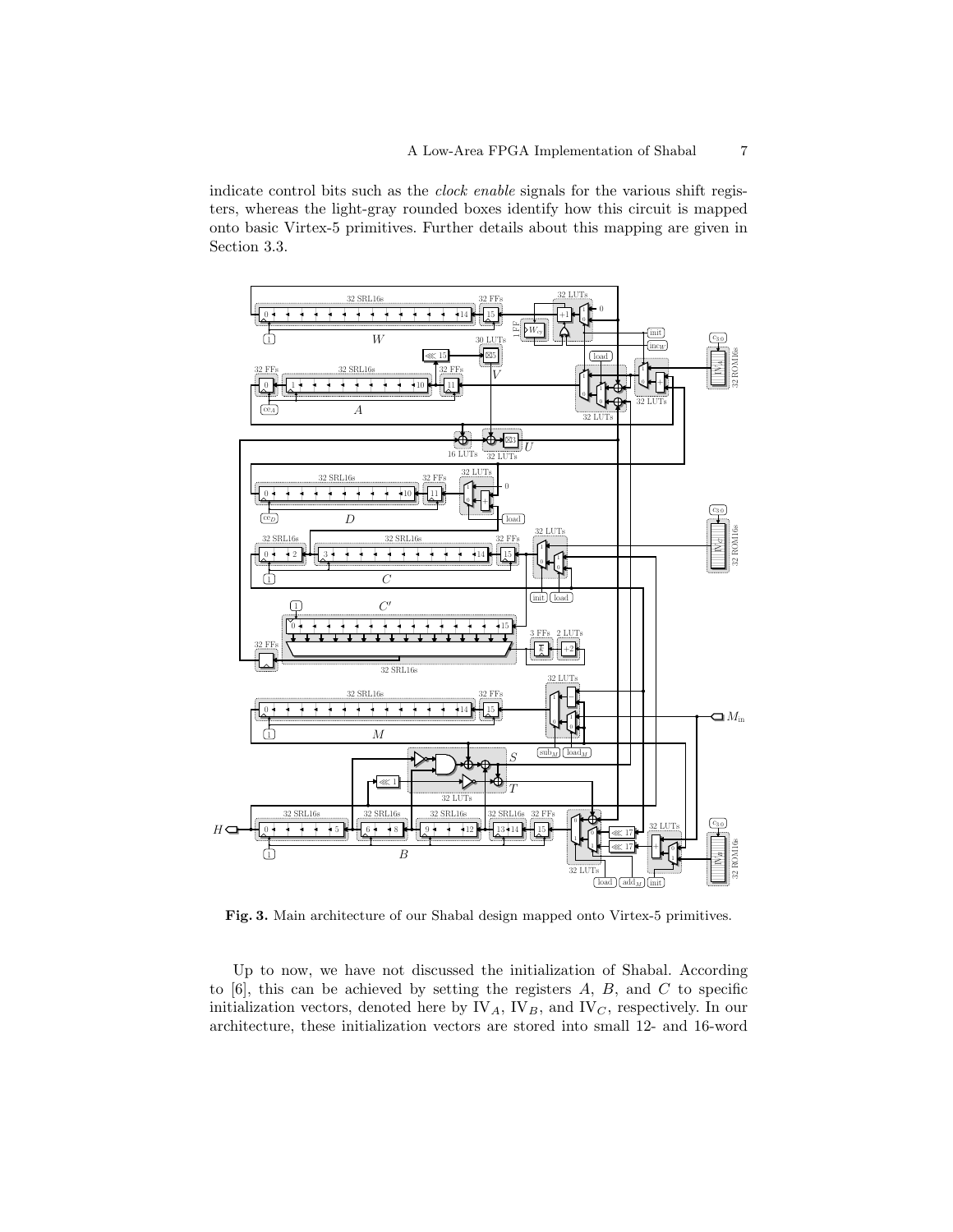ROMs, addressed by the four least significant bits of c and implemented by means of 16-by-1-bit ROM16 primitives. During the first 16 cycles of the first round of Shabal, the initialization words are then shifted into the corresponding registers. In the meantime, the register  $W$  is initialized to 0, except for  $W[0]$ which is set to 1.

When addressing an SRL16 primitive such as  $C'$ , using the address 0000 gives the contents of the first stage of the register  $(i.e., C'[15])$  whereas 1111 addresses the last stage (*i.e.*,  $C'[0]$ ). Consequently, as we want to retrieve  $C'[k]$ at each clock cycle, we need to address the corresponding shift register with  $k = 15 - k$  instead of k. We therefore directly store and update k by means of a 4-bit up counter. Additionally, since  $\overline{k}$  is always incremented by 2, its least significant bit is constant and need not be stored.

So as to shorten the critical path of the circuit, we also use the associativity of the XOR operation to extract some parallelism out of the main feedback loop which computes  $P$  and  $Q$ . Indeed, while computing  $V$  then  $U$  as before, we also compute in parallel the two words  $S$  and  $T$  as

$$
S \leftarrow M[0] \oplus (\overline{B[6]} \wedge B[9]) \oplus B[13] \quad \text{and} \quad T \leftarrow S \oplus \overline{(B[0] \lll 1)}.
$$

We then immediately have P as  $U \oplus S$  and Q as  $U \oplus T$ .

#### 3.2 Control Logic

Although not depicted in Fig. 3, we claim that the logic required to generate the control bits of our architecture entails but a small overhead. This is achieved by restricting the number of control bits to a bare minimum:

- First of all, since the shift registers  $B, C, C', M$ , and W are always stepping, according to our scheduling, we fix their clock enable signal to 1. Only A and D have distinct signals—ce<sub>A</sub> and ce<sub>D</sub>, respectively—as they sometimes have to be stalled for a few cycles due to their shorter length.
- The load signal, which identifies the first 16 cycles of each round, is also shared by most shift registers. Only  $M$  is controlled by load $_M$ , as no message block  $M_{\text{in}}$  should be loaded during the three final rounds of Shabal [6].
- $-$  An *init* signal also controls whether we are in the first round and therefore should load the initialization values for registers  $A, B, C, C'$ , and  $W$ .
- Finally, the signals  $\text{sub}_M$ ,  $\text{add}_M$ , and  $\text{inc}_W$  indicate when to subtract or add the message to  $C$  and  $B$ , or when to increment  $W$ , respectively. Note that these three signals are disabled during the three final rounds of Shabal.

A waveform of those signals during a message round of Shabal is given Fig. 4. Not represented on this waveform, the init signal is high only during the first 16 cycles of the first round, and the load  $_M$  signal is identical to the load signal during message rounds. As for the three final rounds, the control bits are the same, except for  $\text{load}_M$ ,  $\text{sub}_M$ ,  $\text{add}_M$ , and  $\text{inc}_W$  which are driven low.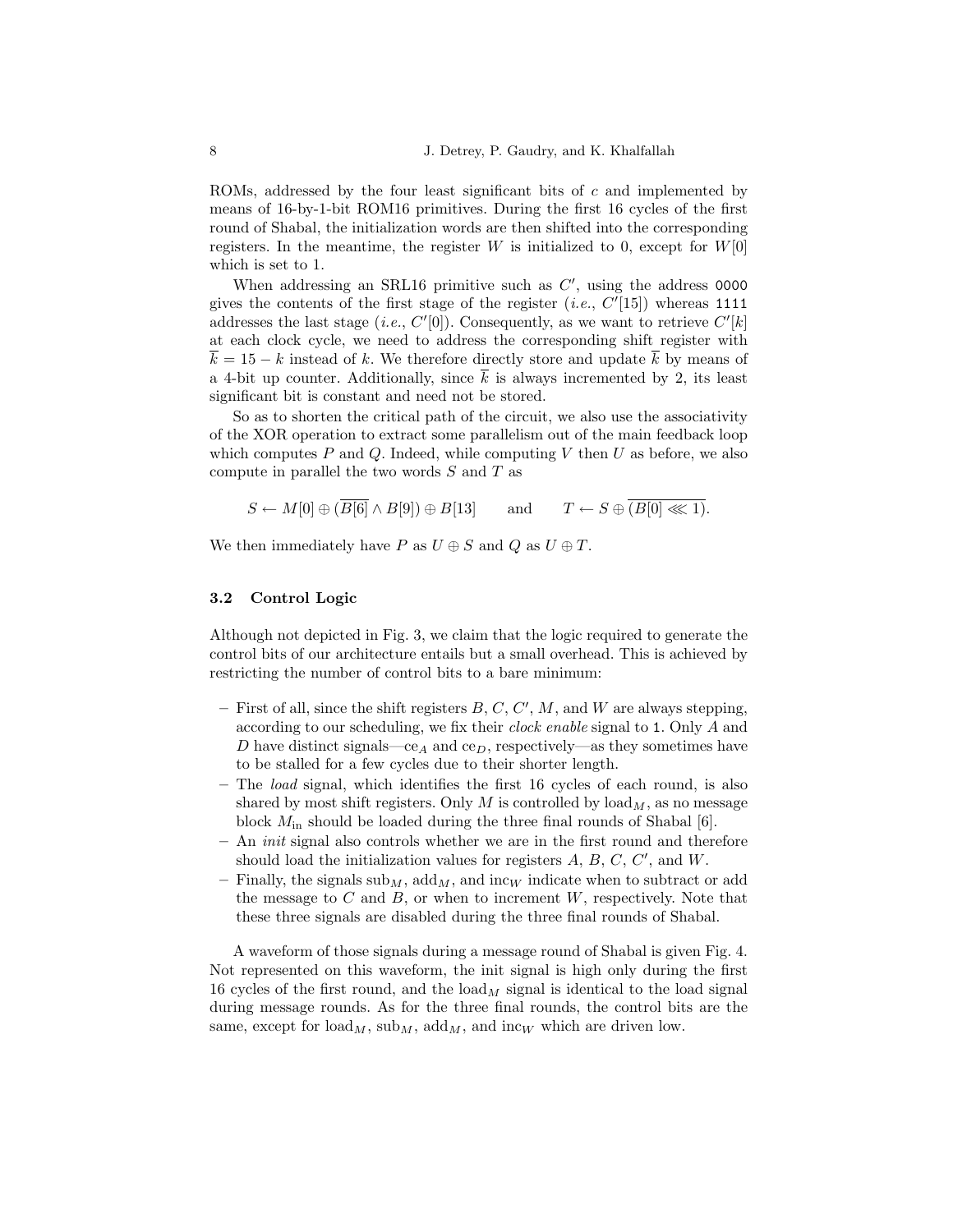

Fig. 4. Waveform of the control signals during a message round.

#### 3.3 Technology Mapping

As previously mentioned, the light-gray rounded boxes in Fig. 3 refer to the mapping of our Shabal circuit onto basic Virtex-5 primitives.<sup>3</sup> In the figure, next to the boxes, we also indicate the count and type of required primitives, where LUT refers to a Virtex-5 look-up table—in either 6-to-1-bit or 5-to-2 bit mode of operation—FF to a 1-bit flip-flop, SRL16 to an addressable shift register as described in Section 2.2, and ROM16 to a 16-by-1-bit ROM. Note that the fixed-length rotations (≪) involve only wires and do not require any logic resource.

In order to reduce the critical path of the circuit, we choose to implement the first stage of each shift register—except for  $C'$ —using flip-flops instead of merging them into the SRL16 primitives. Indeed, this saves the routing delay between the LUT-based multiplexers feeding the registers and the SRL16 primitives, and entails no resource overhead as each Virtex-5 LUT is natively paired with a matching flip-flop on the FPGA.

Furthermore, the clock-to-ouput delay of the SRL16 primitives being quite high [20, Tab. 67], we also use flip-flops to implement the last stage of shift register A which lies on the critical path.

Finally, it is worth noting that, on Virtex-5 FPGAs, two SRL16 or two ROM16 primitives can fit on a single LUT. Since a large part of our implementation is based on these primitives, this reduces ever further the overall area of the design. To illustrate this, we present in Table 1 a complete breakdown of the resource requirements of our circuit, both in terms of high-level primitives—i.e., LUTs, FFs, SRL16s, and ROM16s—and in terms of actually mapped primitives—i.e., LUTs and FFs only.

<sup>&</sup>lt;sup>3</sup> A similar mapping was made for the Spartan-3 technology, but is not included in this paper for the sake of concision.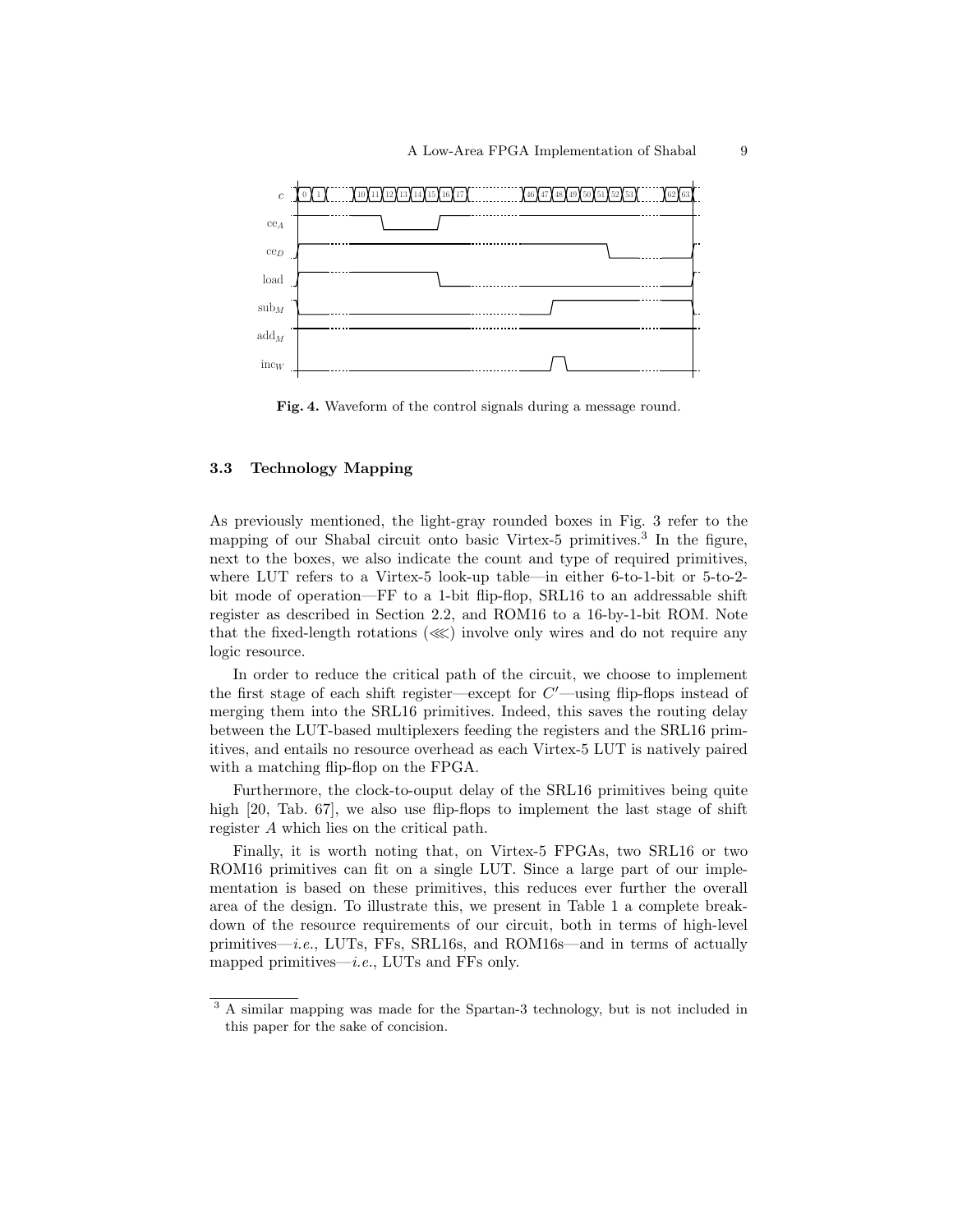|                      |     |          | High-level mapping | Actual mapping                                                           |             |              |
|----------------------|-----|----------|--------------------|--------------------------------------------------------------------------|-------------|--------------|
| Component            |     |          |                    | $\overline{\mathrm{LUTs}} \mathrm{FFs} \mathrm{SRL16s} \mathrm{ROM16s} $ | <b>LUTs</b> | $_{\rm FFs}$ |
| Register A           | 64  | 64       | 32                 | 32                                                                       | 96          | 64           |
| Register $B$         | 64  | 32       | 128                | 32                                                                       | 144         | 32           |
| Registers C and $C'$ | 34  | 67       | 96                 | 32                                                                       | 98          | 67           |
| Register $D$         | 32  | 32       | 32                 | $\theta$                                                                 | 48          | 32           |
| Register $M$         | 32  | 32       | 32                 | $\mathbf{0}$                                                             | 48          | 32           |
| Register $W$         | 32  | 33       | 32                 | $\mathbf{0}$                                                             | 48          | 33           |
| Feedback loop        | 110 | $\Omega$ |                    | 0                                                                        | 110         |              |
| $\rm Total$          | 368 | 260      | 352                | 96                                                                       | 592         | 260          |

Table 1. Resource count of the main architecture as mapped on Virtex-5 (excluding the control logic).

### 4 Benchmarks and Comparisons

#### 4.1 Place-and-Route Results

We have implemented the fully autonomous Shabal circuit presented in this paper in VHDL.<sup>4</sup> We have placed-and-routed it using the Xilinx ISE 10.1 toolchain, targeting a Xilinx Virtex-5 LX 30 FPGA with average speed grade (xc5vlx30- 2ff324), along with a low-cost Xilinx Spartan-3 200 with highest speed grade  $(xc3s200-5ft256)$ .

On the Virtex-5, the whole circuit occupies only 153 slices, that is, more precisely, 605 LUTs and 274 flip-flops. Interestingly enough, these figures are very close to the technology mapping estimations from Table 1: the control logic overhead is quite small, as expected. This design supports a clock period of 3.9 ns—i.e., a frequency of 256 MHz—and since it processes a 512-bit message block in 64 clock cycles, it delivers a total throughput of 2.05 Gbit/s and thus a throughput-vs.-area ratio of 13.41 Mbit/s per slice.

On the Spartan-3 target, our Shabal architecture uses 499 slices and can be clocked at 100 MHz. This yields a throughput of 800 Mbit/s, which corresponds to 1.6 Mbit/s per slice.

Note that these results are given for the Shabal-512 flavor, even though changing the digest length does not affect the circuit performance in any way.

#### 4.2 Against Other Shabal Implementations

A comparison between our circuit and previously published implementations is given in Table 2. Since all state-of-the-art papers present benchmarks on Virtex-5 or Spartan-3, we believe this comparison to be quite fair. It is to be noted that, if our Shabal circuit does not deliver the highest throughput, it is by far the smallest implementation in the literature, and also the most efficient in terms of throughput per area.

<sup>4</sup> This VHDL code is available at http://hwshabal.gforge.inria.fr/ under the terms of the GNU Lesser General Public License.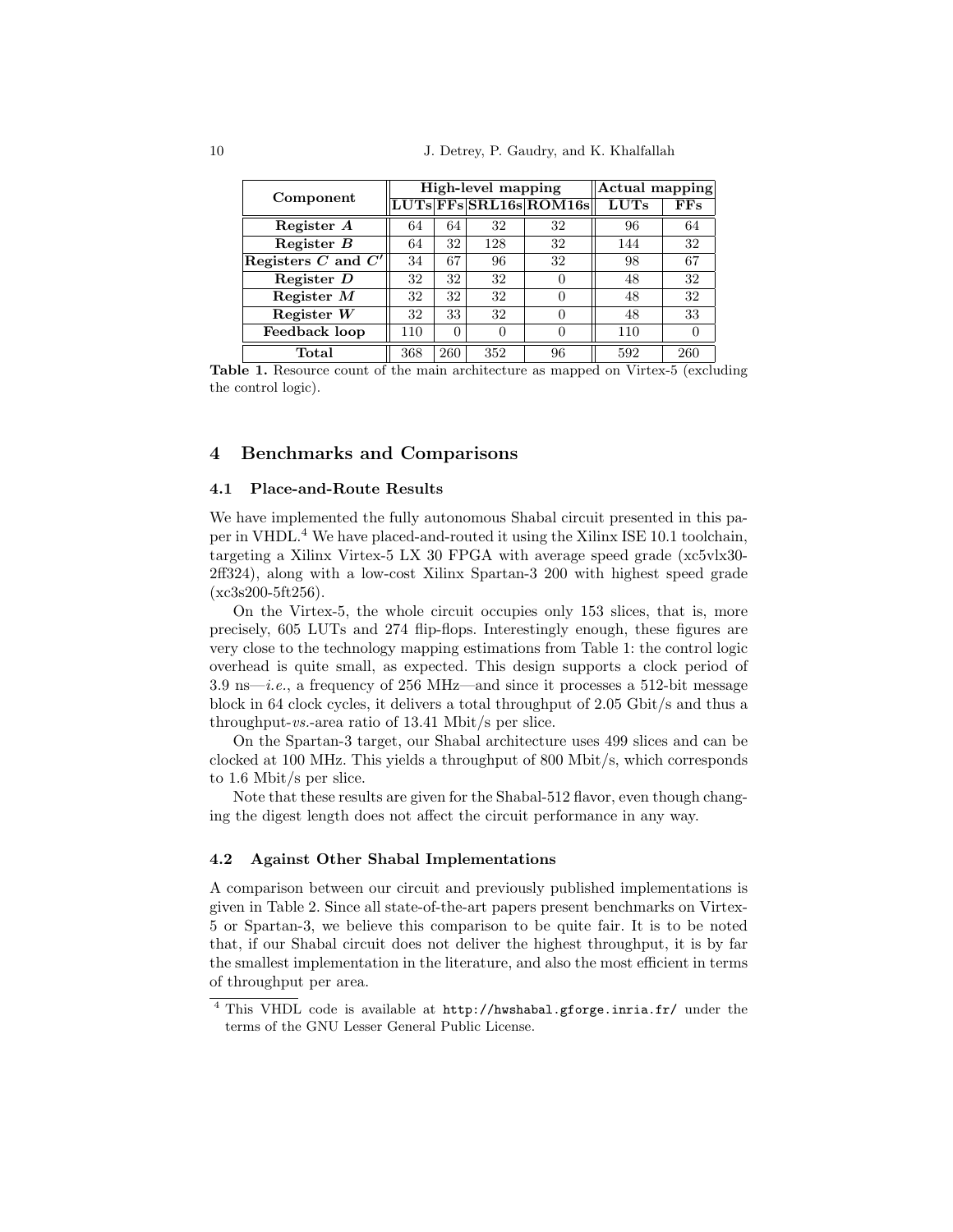|             |                                  | Area                                                                                | Freq. $\vert$ | Cycles / | TP      | TP<br>area                           |
|-------------|----------------------------------|-------------------------------------------------------------------------------------|---------------|----------|---------|--------------------------------------|
| <b>FPGA</b> | Implementation                   | $\left\vert\left[\text{slices}\right]\right\vert\left[\text{MHz}\right]\right\vert$ |               | round    |         | $\vert$ [Mbps] $\vert$ [kbps/slice]] |
|             | Baldwin et al. $[3]^*$           | 2307                                                                                | 222           | 85       | 1330    | 577                                  |
|             |                                  | 2768                                                                                | 139           | 49       | 1450    | 524                                  |
| Virtex-5    | Kobayashi et al. [12]            | 1251                                                                                | 214           | 63       | 1739    | 1390                                 |
|             |                                  | 1 1 7 1                                                                             | 126           | 25       | 2588    | 2 2 1 0                              |
|             | Feron and Francq [8]             | $596^{\dagger}$                                                                     | 109           | 49       | 1 1 4 2 | 1916                                 |
|             | This work                        | 153                                                                                 | 256           | 64       | 2051    | 13407                                |
|             |                                  | 1933                                                                                | 90            | 85       | 540     | 279                                  |
|             | Spartan-3 Baldwin et al. $[3]^*$ | 2223                                                                                | 71            | 49       | 740     | 333                                  |
|             | This work                        | 499                                                                                 | 100           | 64       | 800     | 1603                                 |

\*Only the core functionality was implemented. †This design requires 40 additional DSP blocks.

Table 2. FPGA implementations of Shabal on Virtex-5 and Spartan-3.

Also note that Namin and Hasan published another FPGA implementation of Shabal [15]. However, not only do they present benchmarks on Altera Stratix-III FPGAs—against which it becomes difficult to compare Virtex-5 or Spartan-3 results in a fair way—but it also seems from their paper that they only implement part of the Shabal compression function. We therefore deliberately choose not to compare our work to theirs.

#### 4.3 Against Implementations of the Other SHA-3 Candidates

Since Shabal is but one hash function among the fourteen remaining SHA-3 candidates, we also provide the reader with a compilation of the Virtex-5 and Spartan-3 implementation results for the other hash functions as gathered on the SHA-3 Zoo website [1] in Tables 3 and 4, respectively.

Comparing our Shabal circuit with these other designs, it is clear that, in terms of raw speed, we cannot compete against the high-throughput implementations of ECHO [14] or Grøstl [9] which all exceed the 10 Gbit/s mark on Virtex-5. However, it appears that our implementation ranks among the smallest SHA-3 designs, second only to the low-area implementations of BLAKE by Beuchat et al. [5]. Therefore, if a high throughput is the objective, one can replicate our circuit several times in order to increase the overall throughput by the same factor: for instance, eight instances of our implementation running in parallel would yield a total of 16.4 Gbit/s for a mere 1 224 slices on Virtex-5, thus more than four times smaller than the 5 419 slices of the 15.4-Gbit/s implementation of Grøstl-512 [9]. Of course, this reasoning solely applies when hashing distinct messages in parallel, and not one single large message—in which case only the raw throughput matters.

Consequently, we also detail this throughput per area ratio in the last column of Tables 3 and 4. Reaching 13.4 Mbit/s per slice on Virtex-5, and 1.6 Mbit/s/slice on Spartan-3, our design is the best of the literature according to this metric.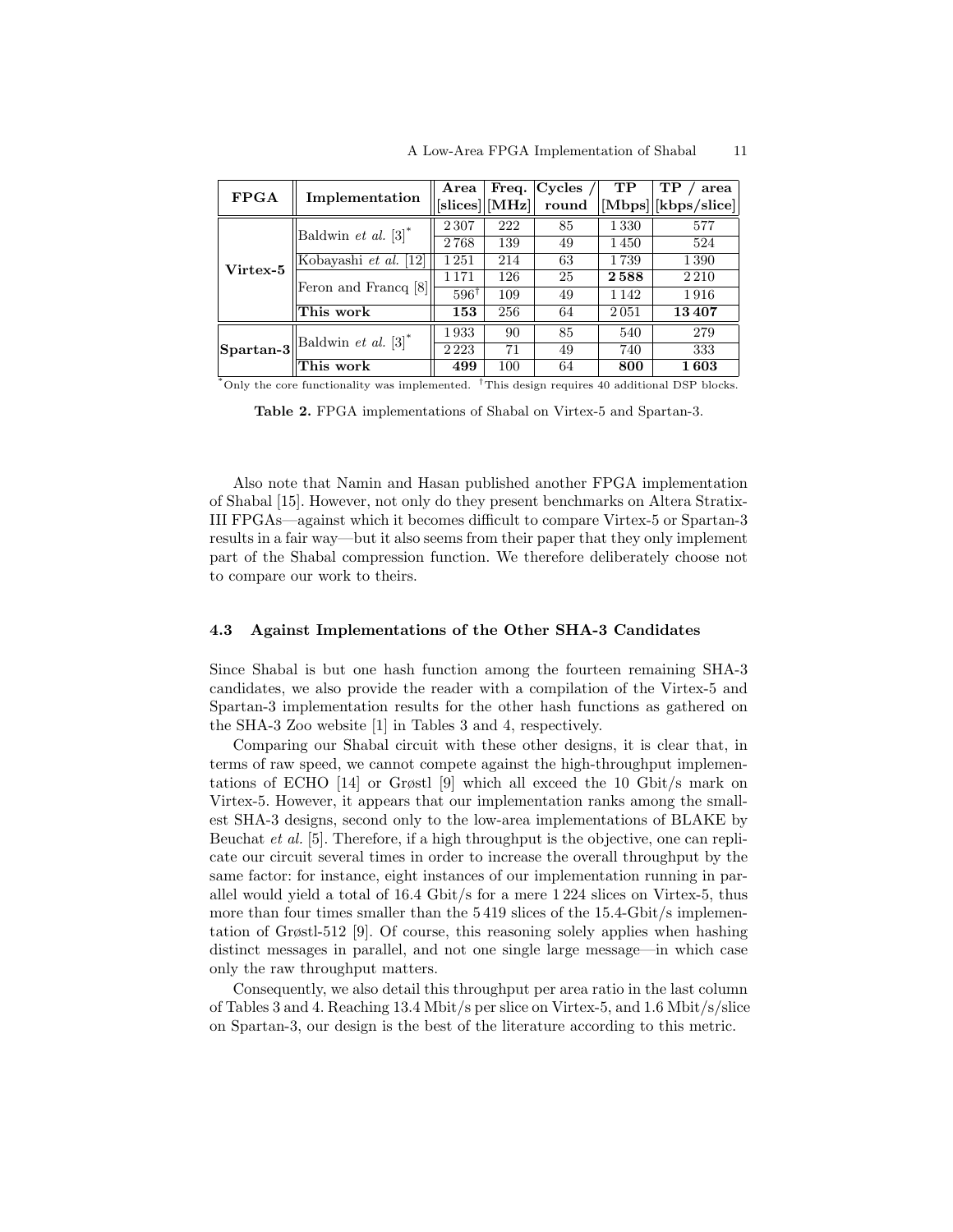| Hash         | <b>Digest</b>        | Implementation                                     | Area                        | Freq.            | $\overline{\text{TP}}$ | TP / area         |
|--------------|----------------------|----------------------------------------------------|-----------------------------|------------------|------------------------|-------------------|
| function     | length               |                                                    | [slices]                    | [MHz]            | [Mbps]                 | [kbps/slice]      |
|              |                      |                                                    | 1694                        | 67               | $\overline{3103}$      | 1832              |
|              |                      | Submission doc. $[2]^*$                            | 1217                        | 100              | 2438                   | $2\,003$          |
|              | 256                  |                                                    | 390                         | 91               | 575                    | 1474              |
|              |                      | Kobayashi et al. [12]                              | 1660                        | 115              | 2676                   | 1612              |
| <b>BLAKE</b> |                      | Beuchat et al. $[5]$                               | 56                          | 372              | 225                    | 4018              |
|              |                      |                                                    | 4329                        | $\overline{35}$  | 2389                   | $\overline{552}$  |
|              | 512                  | Submission doc. $[2]$ <sup>*</sup>                 | $2\,389$                    | 50               | 1766                   | 739               |
|              |                      |                                                    | 939                         | $\overline{59}$  | 533                    | 568               |
|              |                      | Beuchat et al. [5]                                 | 108                         | 358              | $\overline{314}$       | 2907              |
|              |                      |                                                    | 1178                        | 167              | 160                    | 136               |
| CubeHash     | all                  | Baldwin et al. $[3]^*$                             | 1440                        | $\overline{55}$  | 110                    | 76                |
|              |                      | Kobayashi et al. [12]                              | 590                         | 185              | $\overline{2960}$      | 5017              |
|              |                      | Lu et al. $[14]$                                   | 9333                        | 87               | 14860                  | 1592              |
| <b>ECHO</b>  | 224/256              | Kobayashi et al. [12]                              | 3556                        | 104              | 1614                   | 454               |
|              | $\frac{384}{512}$    | Lu et al. [14]                                     | 9097                        | 84               | 7810                   | 859               |
|              |                      | Submission doc. [9]                                | 1722                        | $\overline{201}$ | 10276                  | 5967              |
|              |                      | $224/256$   Baldwin <i>et al.</i> [3] <sup>*</sup> | $3184^{\dagger}$            | 250              | 6410                   | 2013              |
|              |                      |                                                    | $4516^{\dagger}$            | 143              | $\overline{7310}$      | 1619              |
|              |                      |                                                    | 5878                        | 128              | 3280                   | 558               |
|              |                      |                                                    | 8196                        | $\overline{102}$ | $\overline{5210}$      | 636               |
| Grøstl       |                      | Kobayashi et al. [12]                              | 4057                        | 101              | 5171                   | 1275              |
|              | 384/512              | Submission doc. [9]                                | 5419                        | 211              | 15395                  | 2841              |
|              |                      | Baldwin et al. $[3]$ <sup>*</sup>                  | $6368^{\dagger}$            | 144              | 5260                   | 826               |
|              |                      |                                                    | 10848                       | 111              | 4060                   | 374               |
|              |                      |                                                    | 19161                       | 83               | 6090                   | 318               |
| Hamsi        | 256                  | Kobayashi et al. [12]                              | 718                         | 210              | 1680                   | 2340              |
|              | $\operatorname{all}$ |                                                    | 1412                        | $\overline{122}$ | 6900                   | 4887              |
| Keccak       |                      | Updated submission [4]                             | 444                         | $\overline{265}$ | 70                     | 158               |
| Luffa        | 256                  | Kobayashi et al. [12]                              | 1048                        | 223              | 6343                   | 6052              |
|              | all                  |                                                    | 2307                        | $\overline{222}$ | 1330                   | 577               |
|              |                      | Baldwin et al. $[3]^*$                             | 2768                        | 139              | 1450                   | 524               |
|              |                      | Kobayashi et al.<br> 12                            | 1251                        | 214              | 1739                   | 1390              |
| Shabal       |                      |                                                    | 1171                        | 126              | 2588                   | 2210              |
|              |                      | Feron and Francq [8]                               | $\overline{596}^{\ddagger}$ | 109              | 1142                   | 1916              |
|              |                      | This work                                          | 153                         | 256              | 2051                   | 13407             |
|              | 256                  | Long $[13]$                                        | 1001                        | 115              | 409                    | 409               |
|              |                      | Tillich <sup>[17]</sup>                            | 937                         | 68               | 1751                   | 1869              |
| Skein        |                      | Kobayashi et al.<br>[12]                           | 854                         | $\overline{115}$ | 1482                   | 1735              |
|              | 512                  | Long $[13]$                                        | 1877                        | 115              | 817                    | 435               |
|              |                      | Tillich <sup>[17]</sup>                            | 1632                        | 69               | 3535                   | $\overline{2166}$ |

\*Only the core functionality was implemented. †This design uses several additional RAM blocks. ‡This design requires 40 additional DSP blocks. ¶This design uses an additional external memory.

Table 3. FPGA implementations of SHA-3 candidates on Virtex-5.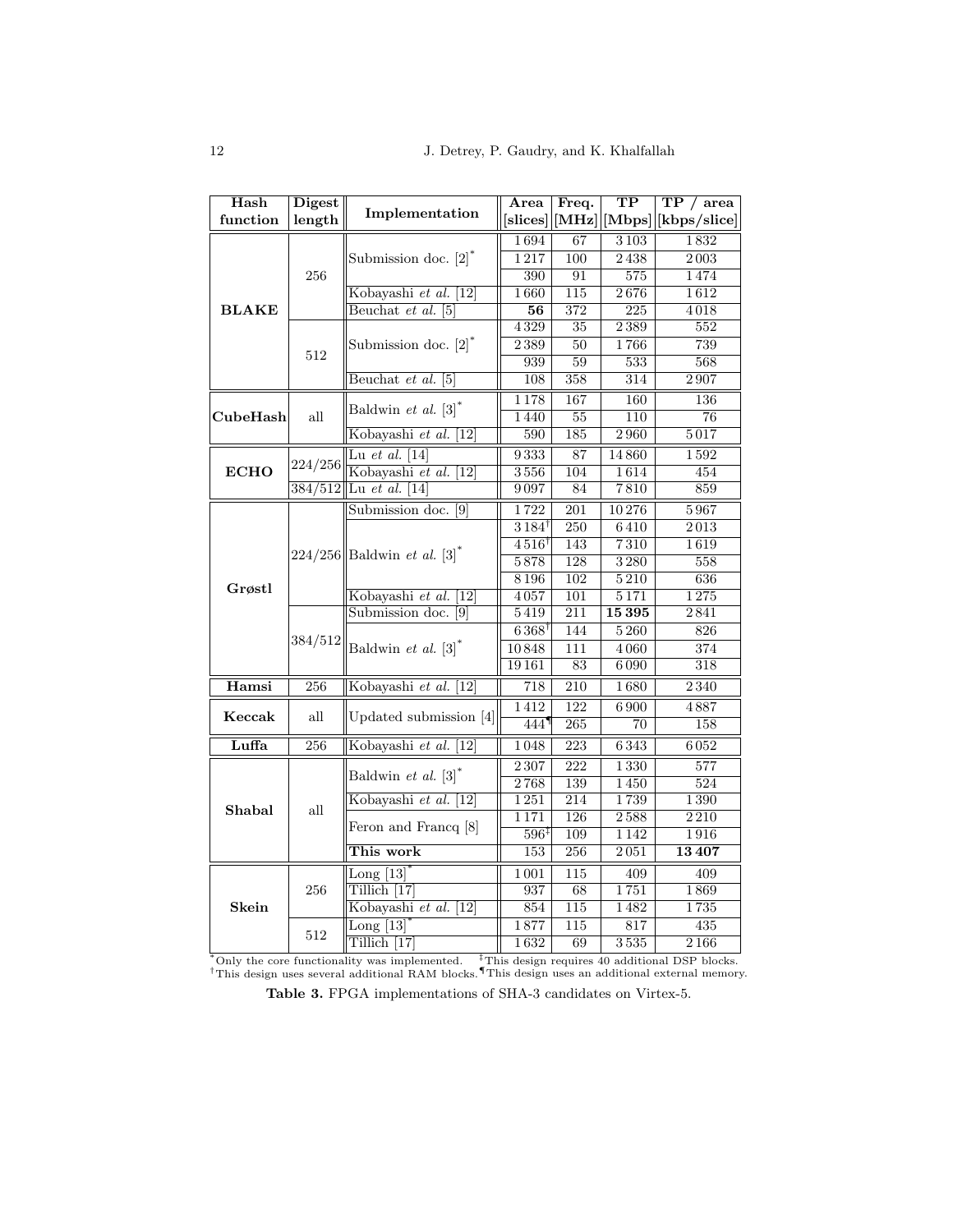| Hash         | <b>Digest</b> |                                                                | Area                                    | Freq. | TP   | TP / area               |
|--------------|---------------|----------------------------------------------------------------|-----------------------------------------|-------|------|-------------------------|
| function     | length        | Implementation                                                 | [slices]                                |       |      | [MHz][Mbps][kbps/slice] |
|              | 256           | Beuchat et al. [5]                                             | 124                                     | 190   | 115  | 927                     |
| <b>BLAKE</b> | 512           | Beuchat et al. [5]                                             | 229                                     | 158   | 138  | 603                     |
|              |               | Baldwin $et$ al. $[3]$ <sup>*</sup>                            | 2883                                    | 59    | 50   | 17                      |
| CubeHash     | all           |                                                                | 3268                                    | 38    | 70   | 21                      |
|              |               | Submission doc. [9]                                            | $\overline{6}$ 582                      | 87    | 4439 | 674                     |
|              |               |                                                                | 6136                                    | 88    | 4520 | 737                     |
|              |               | Jungk <i>et al.</i> [11]                                       | 2486                                    | 63    | 404  | 163                     |
|              |               |                                                                | $3183^{\dagger}$                        | 91    | 2330 | 732                     |
|              |               | $\vert$ 224/256 $\vert$ Baldwin <i>et al.</i> [3] <sup>*</sup> | $4827$ <sup>t</sup>                     | 72    | 3660 | 758                     |
|              |               |                                                                | 5508                                    | 60    | 1540 | 280                     |
|              |               |                                                                | 8470                                    | 50    | 2560 | 302                     |
|              |               | Jungk $et$ al. [10]                                            | 1276                                    | 60    | 192  | 150                     |
| Grøstl       |               |                                                                | 1672                                    | 38    | 243  | 145                     |
|              |               |                                                                | $4491^{\dagger}$                        | 100   | 2560 | 570                     |
|              |               |                                                                | $5693^{\dagger}$                        | 54    | 2764 | 486                     |
|              |               | Submission doc. [9]                                            | 20233                                   | 81    | 5901 | 292                     |
|              | 384/512       | Baldwin et al. $[3]^*$                                         | $6\,313^{\scriptscriptstyle\mathsf{T}}$ | 80    | 2910 | 461                     |
|              |               |                                                                | 10293                                   | 50    | 1830 | 178                     |
|              |               |                                                                | 17452                                   | 43    | 3180 | 182                     |
|              |               | Jungk $et$ al. [10]                                            | 2110                                    | 63    | 144  | 68                      |
|              |               |                                                                | 2463                                    | 36    | 164  | 66                      |
|              |               |                                                                | $8308^{\dagger}$                        | 95    | 3474 | 418                     |
|              | all           |                                                                | 1933                                    | 90    | 540  | 279                     |
| Shabal       |               | Baldwin $et$ al. $[3]$ <sup>*</sup>                            | 2223                                    | 71    | 740  | 333                     |
|              |               | This work                                                      | 499                                     | 100   | 800  | 1603                    |
|              | 256           | Tillich [17]                                                   | 2421                                    | 26    | 669  | 276                     |
| Skein        | 512           | Tillich [17]                                                   | 4273                                    | 27    | 1365 | 319                     |

\*Only the core functionality was implemented.  $\dagger$ This design uses several additional RAM blocks.

Table 4. FPGA implementations of SHA-3 candidates on Spartan-3.

## 5 Conclusion

We have described an FPGA implementation of the SHA-3 candidate Shabal that provides a decent 2 Gbit/s throughput using as few as 153 slices of a Virtex-5. Obtaining this tiny size was made possible by taking advantage of the specificity of the design of Shabal where only a small percentage of the large internal state of the compression function is active as a given time, thus allowing us to use the builtin SRL16 shift registers of Xilinx FPGAs. This very good tradeoff between size and speed yields the best throughput per area ratio of all SHA-3 implementations published so far. It demonstrates that Shabal is very well suited for hardware implementations, even in constrained environments.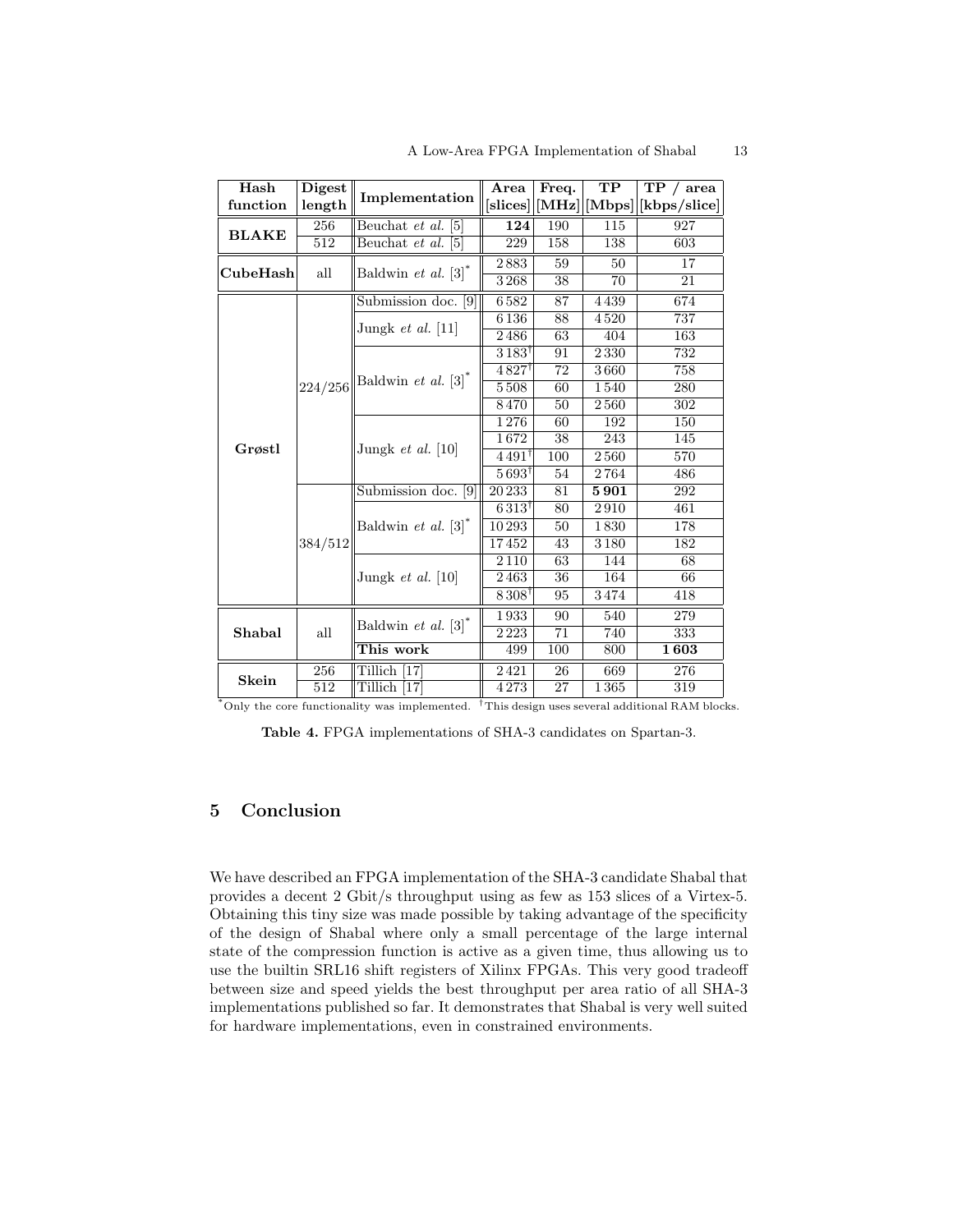### Acknowledgements

The authors would like to thank the whole Shabal team for coming up with such a nice hash function to implement in hardware, and more especially Marion Videau who came to us with this funny challenge in the first place.

## References

- 1. The SHA-3 zoo, http://ehash.iaik.tugraz.at/wiki/The\_SHA-3\_Zoo
- 2. Aumasson, J.P., Henzen, L., Meier, W., Phan, R.C.W.: SHA-3 proposal BLAKE (Oct 2008), available at http://131002.net/blake/
- 3. Baldwin, B., Byrne, A., Mark, H., Hanley, N., McEvoy, R.P., Pan, W., Marnane, W.P.: FPGA implementations of SHA-3 candidates: CubeHash, Grøstl, LANE, Shabal and Spectral Hash. In: 12th Euromicro Conference on Digital Systems Design, Architectures, Methods and Tools (DSD'09). pp. 783–790. IEEE Computer Society, Patras, Greece (Aug 2009)
- 4. Bertoni, G., Daemen, J., Peeters, M., Van Assche, G.: The keccak sponge function family (Apr 2009), available at http://keccak.noekeon.org/
- 5. Beuchat, J.L., Okamoto, E., Yamazaki, T.: Compact implementations of BLAKE-32 and BLAKE-64 on FPGA. Report 2010/173, Cryptology ePrint Archive (Apr 2010), available at http://eprint.iacr.org/2010/173
- 6. Bresson, E., Canteaut, A., Chevallier-Mames, B., Clavier, C., Fuhr, T., Gouget, A., Icart, T., Misarsky, J.F., Naya-Plasencia, M., Paillier, P., Pornin, T., Reinhard, J.R., Thuillet, C., Videau, M.: Shabal, a submission to NIST's cryptographic hash algorithm competition (Oct 2008), available at http://www.shabal.com/?page\_ id=38
- 7. Bulens, P., Kalach, K., Standaert, F.X., Quisquater, J.J.: FPGA implementations of eSTREAM phase-2 focus candidates with hardware profile. Report 2007/024, eSTREAM, ECRYPT Stream Cipher Project (Jan 2007), available at http://www. ecrypt.eu.org/stream/papersdir/2007/024.pdf
- 8. Feron, R., Francq, J.: FPGA implementation of Shabal: Our first results (Feb 2010), available at http://www.shabal.com/?page\_id=38
- 9. Gauravaram, P., Knudsen, L.R., Matusiewicz, K., Mendel, F., Rechberger, C., Schläffer, M., Thomsen, S.S.: Grøstl: A SHA-3 candidate (Oct 2008), available at http://www.groestl.info/
- 10. Jungk, B., Reith, S.: On FPGA-based implementations of Grøstl. Report 2010/260, Cryptology ePrint Archive (May 2010), available at http://eprint.iacr.org/ 2010/260
- 11. Jungk, B., Reith, S., Apfelbeck, J.: On optimized FPGA implementations of the SHA-3 candidate Grøstl. Report 2009/206, Cryptology ePrint Archive (May 2009), available at http://eprint.iacr.org/2009/206
- 12. Kobayashi, K., Ikegami, J., Matsuo, S., Sakiyama, K., Ohta, K.: Evaluation of hardware performance for the SHA-3 candidates using SASEBO-GII. Report 2010/010, Cryptology ePrint Archive (Jan 2010), available at http://eprint.iacr.org/ 2010/010
- 13. Long, M.: Implementing Skein hash function on Xilinx Virtex-5 FPGA platform (Feb 2009), available at http://www.skein-hash.info/downloads/